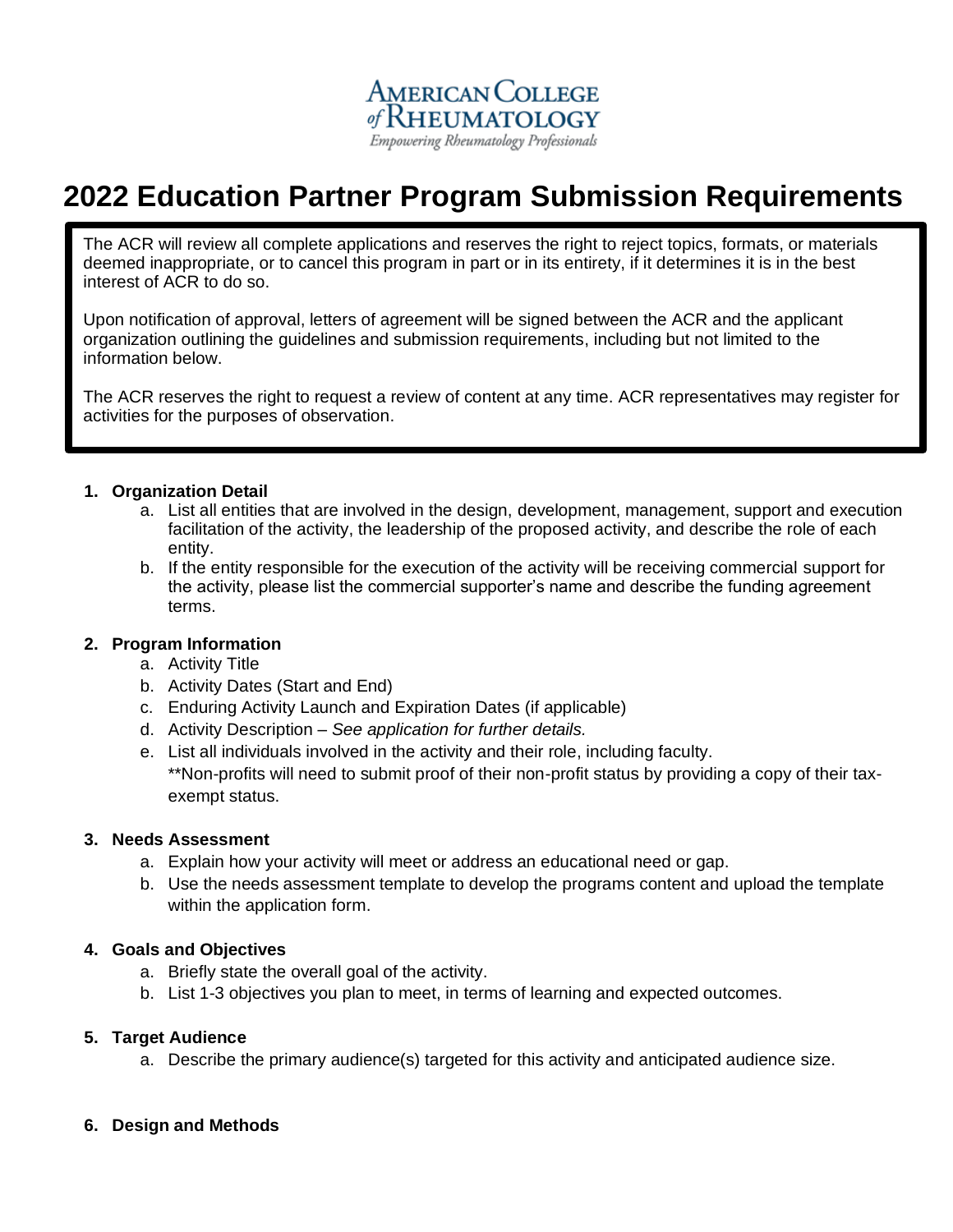a. Describe the planned activity, the educational approach, and the way the planned methods address the established need.

## **7. Content Capture**

- a. What **IS** permissible
	- *i.* "**Host Partners**" *See Education Partner Program Guidelines for details.*
	- ii. **Obtain PPT decks directly from Speakers** this is at the speaker's discretion, and the partner must inform faculty that they are an official Education Partner, but the reporting is independent and do not represent the ACR.
	- *iii.* **Reprint Abstracts** after gaining permission from Wiley *See Education Partner Program Guidelines.*
- b. **What is NOT permissible** live streaming unless a 'Host Partners' approved by ACR, downloading, or recording original ACR Education Exchange 2022 or ACR Convergence content from the virtual meeting platform (to include AV presentations, materials, syllabi, abstracts, posters, audio recording, etc.).

# **8. Evaluation and Outcomes**

a. Describe how your organization will collect and analyze data from the activity to determine impact.

## **9. Timeline/Milestones**

a. Provide an anticipated timeline for the development of your activity, including the start/end dates.

# **10. Budget Upload**

- a. All applicants must provide a complete Activity Budget that illustrates the full cost of the activity, to include detailed descriptions for the following line items:
	- i. ACR Fees (Live and Enduring)
	- ii. Program Development
	- iii. Content Acquisition and Development
	- iv. Program Materials
	- v. Production
	- vi. Logistics
	- vii. Marketing/ Advertising
	- viii. Faculty Presenters Honoraria
	- ix. Project Management
	- x. Misc/ Admin fees
	- xi. Other Fees
- b. Applicant organizations must accept financial responsibility for all aspects of their activity.
- c. Provide Activity Budget that illustrates the full cost of the activity and includes detailed line-item descriptions.
- d. Indicate if you have secured corporate support for the activity, or if you have received a Letter of Intent from the corporate supporter.
- e. Use the budget template to develop the programs budget and upload the template within the application form.

## **11. Additional Information**